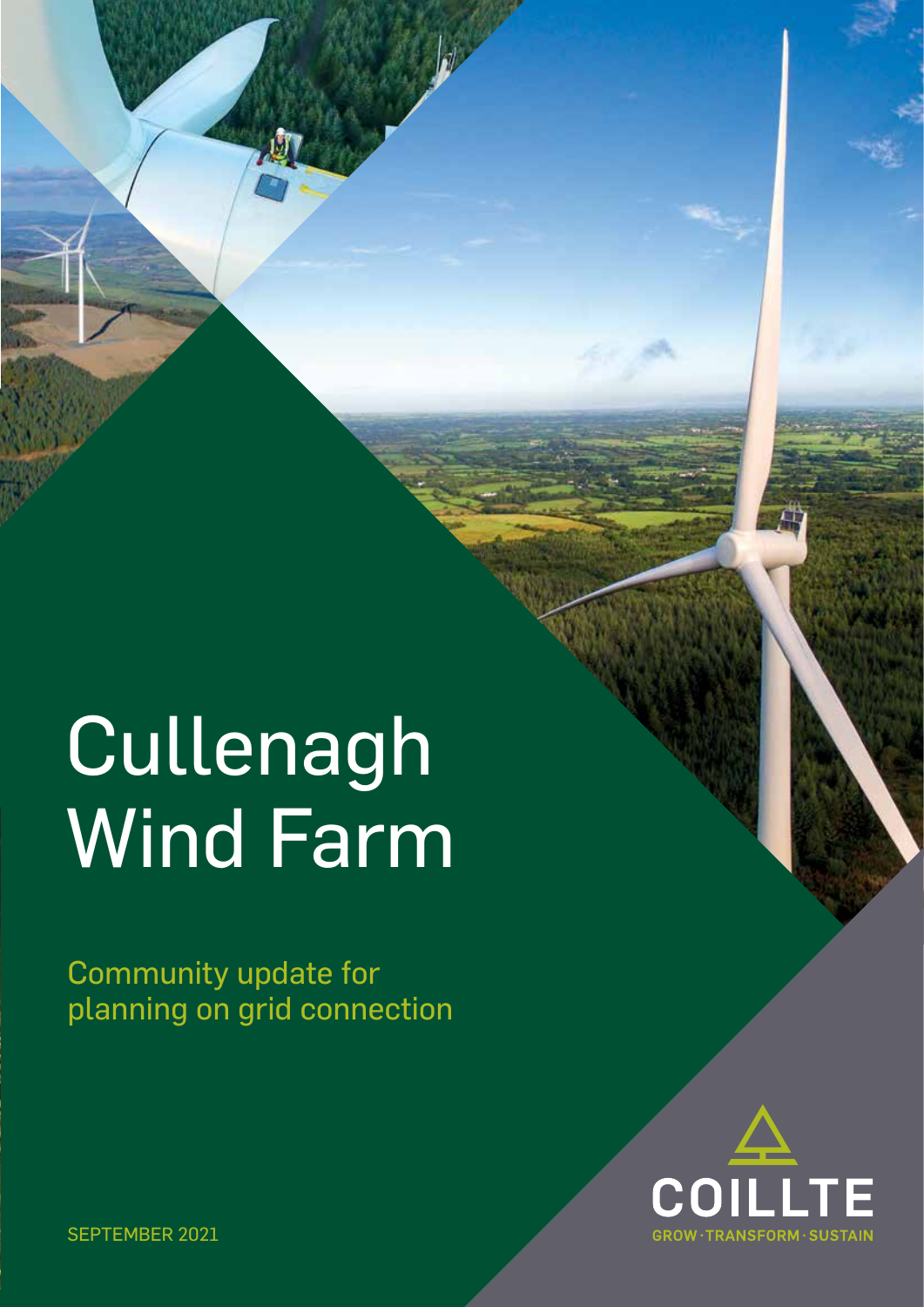Cullenagh Wind Farm has been in development since 2011 and received planning consent in 2014 for 18 turbines. Coillte Renewable Energy is now preparing a planning application for the associated underground grid cable connection that will link the project to the ESB Networks substation at Portlaoise.

As we prepare the grid planning application in the coming months, we wish to keep all homeowners, stakeholders and communities located along the potential route and within the surrounds of the project up-to-date with developments. This newsletter provides information on further planned development activities and introduces our team, which includes a dedicated Community Liaison Officer who will be your day-to-day point of contact for all queries and feedback.

#### **An urgent need for renewable energy**

The climate change crisis is driving Ireland's need for resilience and security in our energy system. Building renewable energy projects and connecting them to our national grid is one way to do this. Recent reports released in summer 2021 from the Intergovernmental Panel on Climate Change (IPCC) and the Environmental Protection Agency provide a stark warning that climate disruption is inevitable, irreversible and will deeply affect us all.

At Coillte Renewable Energy, we want to play our part in helping Ireland generate at least 70% of its electricity from renewable sources by 2030 and achieve a carbon neutral economy by 2050. Our aim is to develop renewable energy projects in a way that balances the needs of the local community with the need to transition towards a more sustainable world. Cullenagh Wind Farm has the potential to make a significant contribution towards local county, regional and national targets. The project also has the ability to make a significant contribution to the local economy in Laois via rates contributions, community benefit funds and enhanced recreational amenities.

#### CULLENAGH WIND FARM

The proposed wind farm at Cullenagh is being developed by Coillte's Renewable Energy Division. Further information is provided on the Renewable Energy team and the business in this newsletter. The site is located between Ballyroan and Timahoe and comprises three Coillte land holdings which are of similar size, with the more elevated northern and central land parcels at Cullenagh Mountain.

As planned, the wind farm will comprise 18 wind turbines with a maximum tip height of 131.5m. It will have the potential to generate enough clean energy to power around 20,000 homes, saving 33,000 tonnes of CO2 emissions per annum that would otherwise have been created by fossil fuels. In addition to the climate emergency and the need to reduce emissions, the electricity network is under increased stress to meet supply needs. Green energy projects such as Cullenagh Wind Farm have never been more important.

The proposed Cullenagh Wind Farm project has the potential to participate in the Government's Renewable Energy Support Scheme (RESS) auction process. RESS acts as a policy support for the renewable energy industry and is helping the Government to meet its 2030 climate targets. Should Cullenagh Wind Farm be successful in a future auction process, a Community Benefit Fund will be established which includes funding for wider community initiatives and a near neighbour scheme.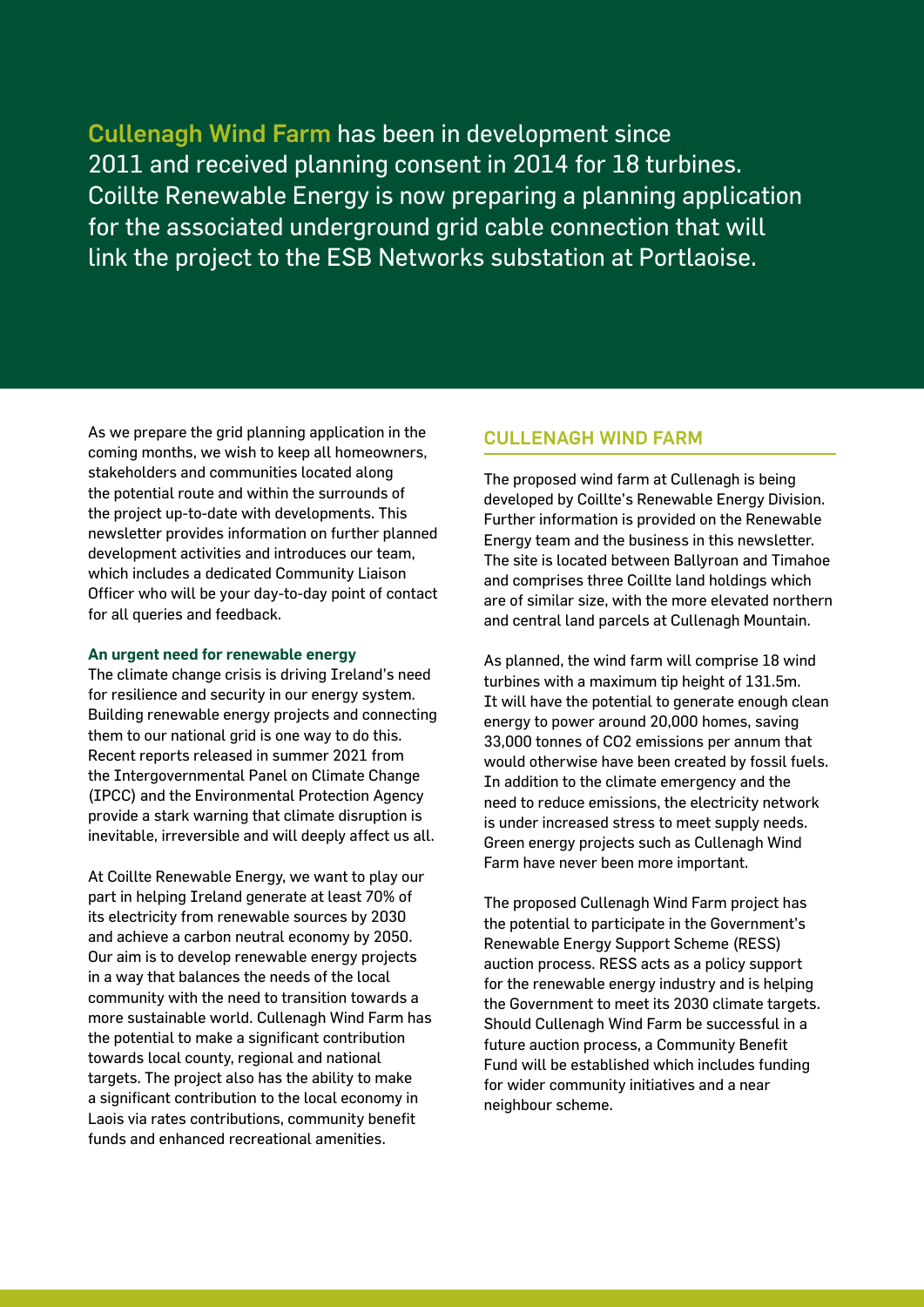

Any such fund would deliver approximately €200,000 annually to community projects for the first 15 years of the wind farm's lifespan as part of the RESS Scheme. Coillte commits to delivering a further 10 years of funding of approximately €100,000 annually for the remaining lifetime of the project. This means the project will deliver an estimated overall Community Benefit Fund of €4,000,000 to the Ballyroan and Timahoe communities over its 25 years in operation.



# AMENITY & RECREATION

Coillte Renewable Energy takes pride in providing quality amenity and recreation facilities on its wind farm developments. For an example of a popular and successful amenity see Sliabh Bawn Wind Farm (www.sliabhbawnwindfarm.ie). We would like to explore with members of the local community if this would be of interest at Cullenagh Wind Farm and investigate the potential for a walking trail along with signage, waymarkers, a car park and picnic area. Please contact our local Community Liaison Officer (CLO) Tom Costello with your thoughts and comments.

## THE GRID ROUTE

To ensure the power generated by the wind farm feeds into the national grid, a physical connection is required between the wind farm substation and the nearest ESB Networks substation, located in Portlaoise. The connection method involves a 38kV underground cable that primarily runs underneath the roadways for the majority of its 15km length, diverting from the road when there are technical merits to do so.

The planning application will incorporate an Environmental Impact Assessment Report (EIAR) and apply the requirements of the European Habitats Directive to determine the suitability of the route and inform its design.

# WHAT THIS MEANS FOR YOU

An essential part of the grid route design process involves engaging with the local community and communicating each step along the way.

In the event of a successful grant of planning permission for the grid connection, our consultants will work closely with Laois County Council to ensure compliance with any conditions of such planning, such that any disruption is kept to a minimum. A comprehensive traffic management plan would also be put in place, the details of which would be finalised and circulated well in advance of work commencing. Local access would be maintained at all times for residents and regular road users.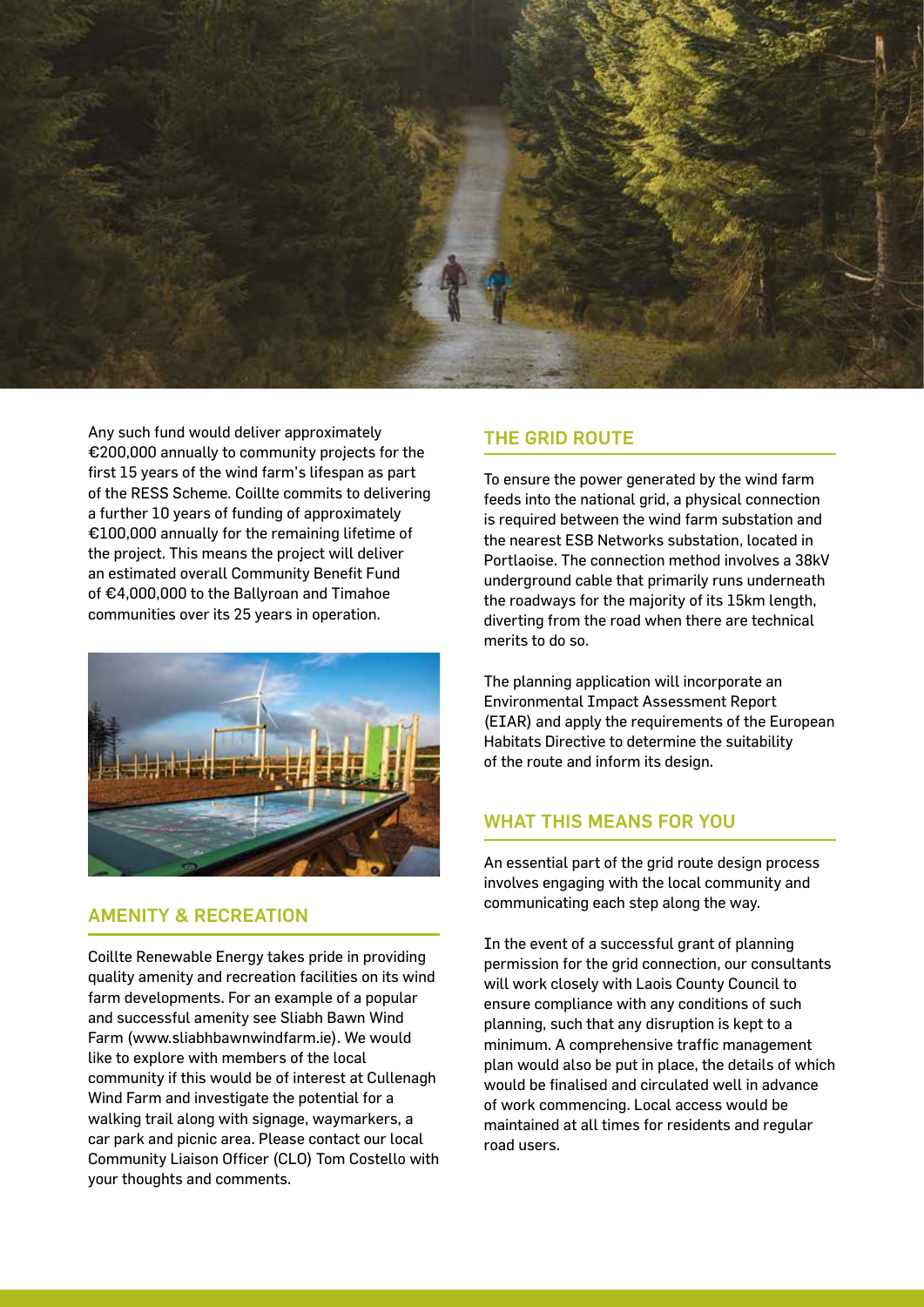

Figure 1: Planned Grid Connection.

# CONNECTING TO THE GRID

The proposed underground cable for the wind farm is being designed and constructed to ESB Networks standards. It will be buried in a duct approximately 1.2 metres deep and 0.6 metres wide. The cable will be installed in a similar manner to existing utilities in the area, such as other cabling and water mains.

The underground cable will exit the Cullenagh Wind Farm Substation located beside one of the proposed turbines and travel to the ESB Networks substation adjacent to O'Moore Park GAA grounds, as per Figure 1. The latest cable route design now travels along the new road into the ESB Networks substation at Portlaoise. This is a change from prior designs.

#### NEXT STEPS

- 1. Sharing of up-to-date communications to relevant stakeholders, communities and landowners via brochures, website and CLO engagement.
- 2. Appointment of environmental and planning consultant MKO who will actively assess the grid route with our engineers over the coming months. MKO will prepare an Environmental Impact Assessment Report (EIAR) to determine the suitability and inform the design of the proposed grid route as part of the planning application process.
- 3. Liaison with Laois County Council and other statutory agencies on the scope of the proposed planning application, including traffic management etc.
- 4. Completion of final grid route design and a submission for planning approval made by the end of 2021.
- 5. Tendering initiation with our contract partners for the wind farm construction, installation and supply, with a targeted construction commencement in late 2022.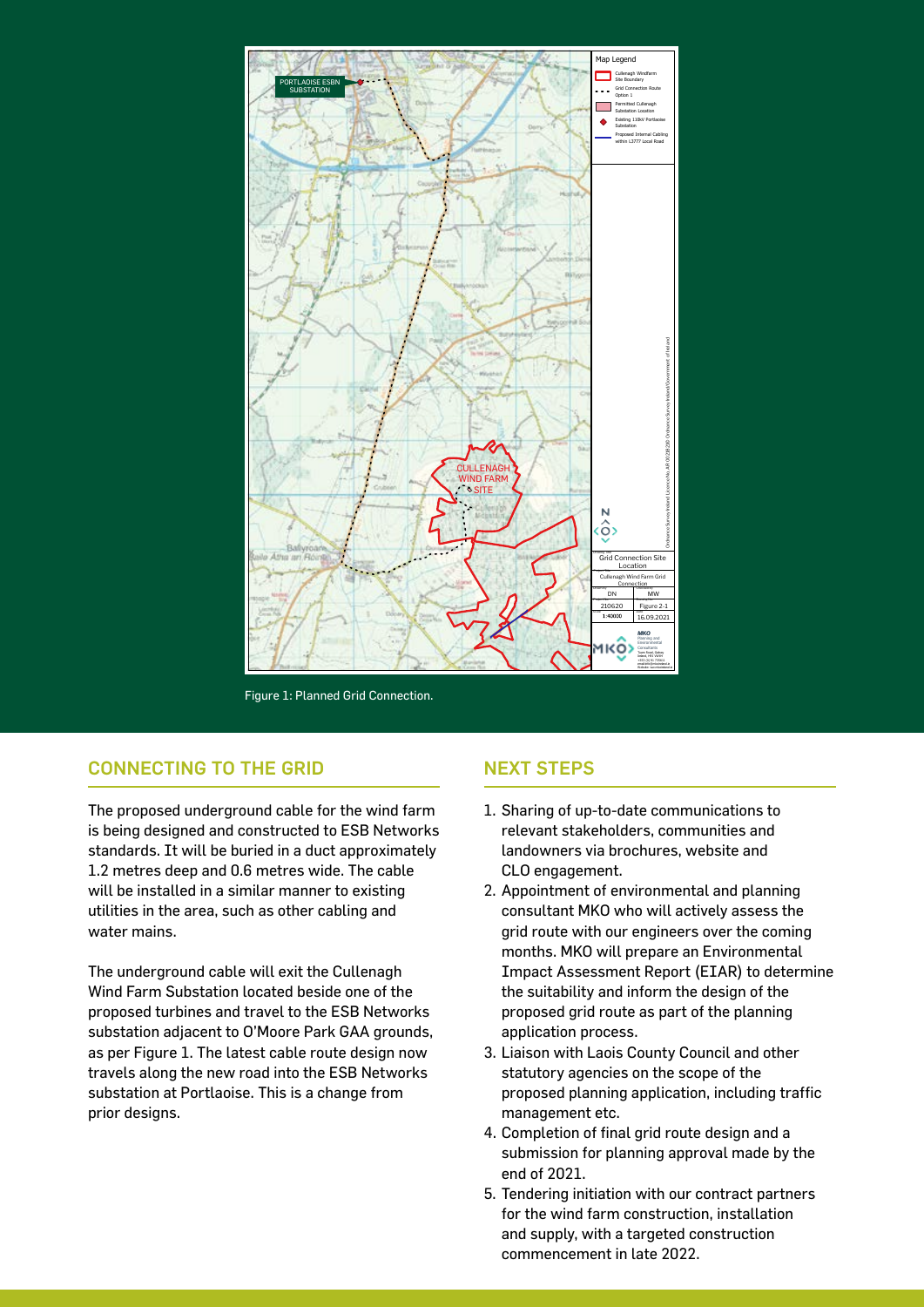

## MEET THE TEAM

### **Tom Costello Community Liaison Officer**

Tom has worked as a forest manager for Coillte for over 30 years and has recently been involved in community liaison work across the Coillte portfolio. He has extensive experience in the implementation of Community Benefit Funds, Near Neighbour Schemes and Energy Efficiency Schemes.

## **James Goldsmith**

#### **Project Manager**

James has worked in the energy sector for over 10 years and has vast experience in taking renewable energy projects from concept to completion.

#### **Anne Walsh Stakeholder Manager**

Anne has worked on both large and small-scale electricity generation projects for over 25 years and was involved in the successful community recreation project at Sliabh Bawn Wind Farm in Co. Roscommon.

#### **Janine Thomas Communications and Media Manager**

Janine worked as a journalist for various national newspapers for over 15 years before joining the Coillte team. She brings her extensive media and communications experience to this project.

#### **MKO**

#### **Planning and Environmental Consultancy**

MKO is leading the Environmental Impact Assessment Report. The company has a multi-disciplinary team of more than 100 professionals who cover every aspect of the environmental, technological and planning aspects of the grid connection.

Please note that the Coillte Renewable Energy division (Coillte RE) is in the very late stages of transitioning to a new stand-alone joint venture company, in conjunction with the ESB. Once established, this new joint venture company will be owned on a 50:50 basis by Coillte and ESB. The transaction has received an approval from Ireland's Competition Regulator and is now seeking its final shareholder approvals. Subject to receipt of such approvals, the business establishment is expected to take place in Q4 2021. Following the transition, there will be no change to the team identified above, although the business will operate under a new name, to be announced in due course.